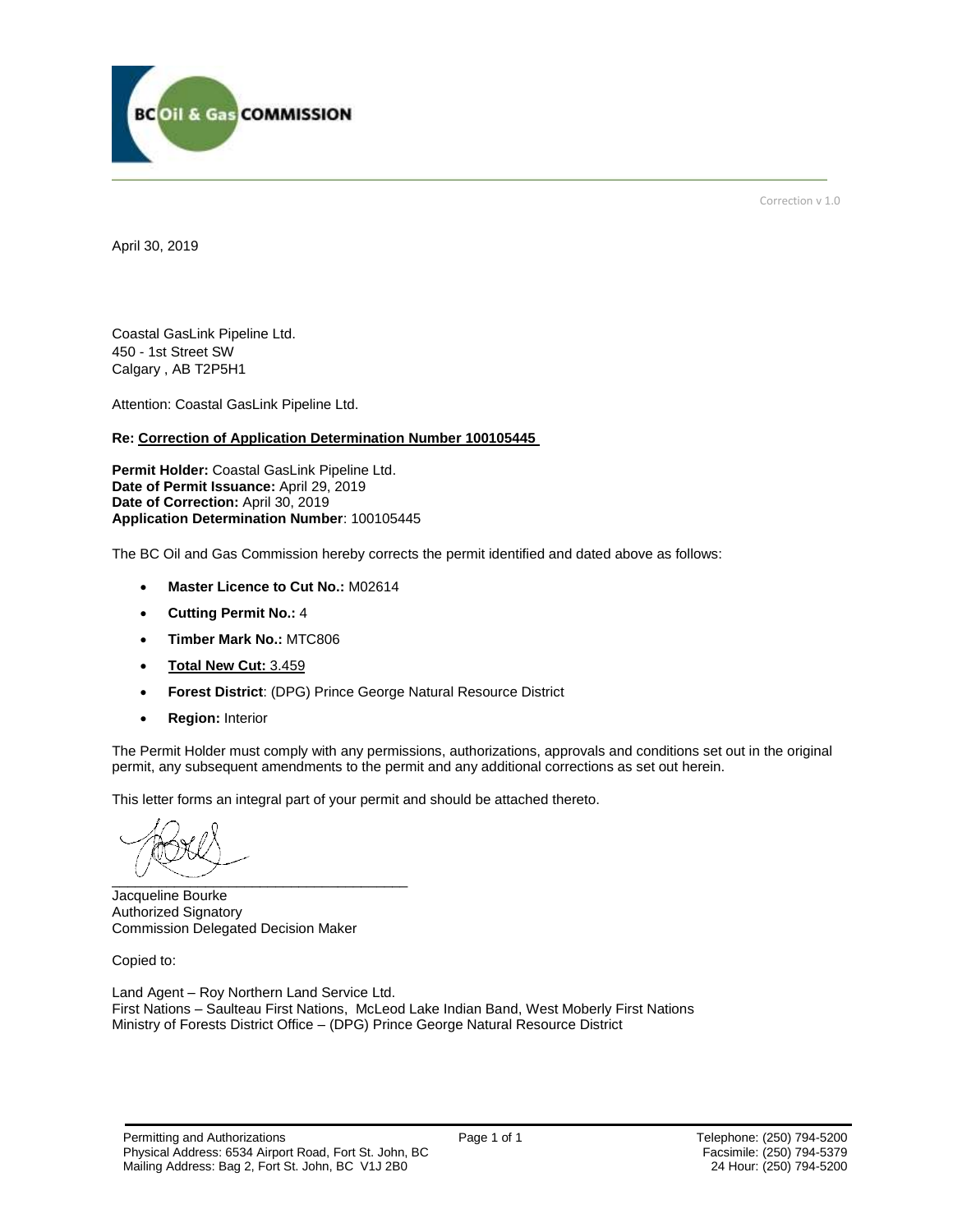

New OGAA Template v4.4

April 29, 2019

Coastal GasLink Pipeline Ltd. 450 - 1st Street SW Calgary , AB T2P5H1

Attention: Coastal GasLink Pipeline Ltd.

#### **RE: Application Determination Number 100105445**

**Permit Holder:** Coastal GasLink Pipeline Ltd. **Date of Issuance:** April 29, 2019 **Effective Date:** April 29, 2019 **Application Submission Date:** February 5, 2019 **Application Number:** 100105445 **Approved Disturbance Footprint:** 3.459 ha

### **ACTIVITIES APPROVED**

| Road Number No.: 05264                                           | Segment No.: 001       |
|------------------------------------------------------------------|------------------------|
| <b>Associated Oil &amp; Gas Activity No.: 00195097, 00195098</b> | <b>Type:</b> Deck Site |
| Changes In and About a Stream: 0005171                           |                        |

# **GENERAL PERMISSIONS, AUTHORIZATIONS and CONDITIONS**

## **PERMISSIONS**

#### **Oil and Gas Activities Act**

- <span id="page-1-0"></span>1. The BC Oil and Gas Commission, under section 25 (1) of the *Oil and Gas Activities Act*, hereby permits the Permit Holder referenced above to carry out the following activities, indicated in the Approved Activities table above, subject to the conditions contained herein, any applicable exemptions and authorizations:
	- a) To construct, maintain and operate an oil and gas road as detailed in the Activity Details tables below.
- 2. The permissions and authorizations granted under this permit are limited to the area identified in the spatial data submitted to the Commission in the permit application as identified and dated above; herein after referred to as the 'activity area'.

#### **Petroleum and Natural Gas Act**

- 3. Pursuant to section 138(1) of the *Petroleum and Natural Gas Act,* the Permit Holder is permitted to enter, occupy and use any unoccupied Crown land located within the activity area to carry out the oil and gas activities and related activities permitted, or authorized herein.
	- a) The permission to occupy and use Crown land does not entitle the Permit Holder to exclusive possession of the area.
	- b) The total disturbance within the activity area must not exceed the total approved disturbance footprint as referenced above.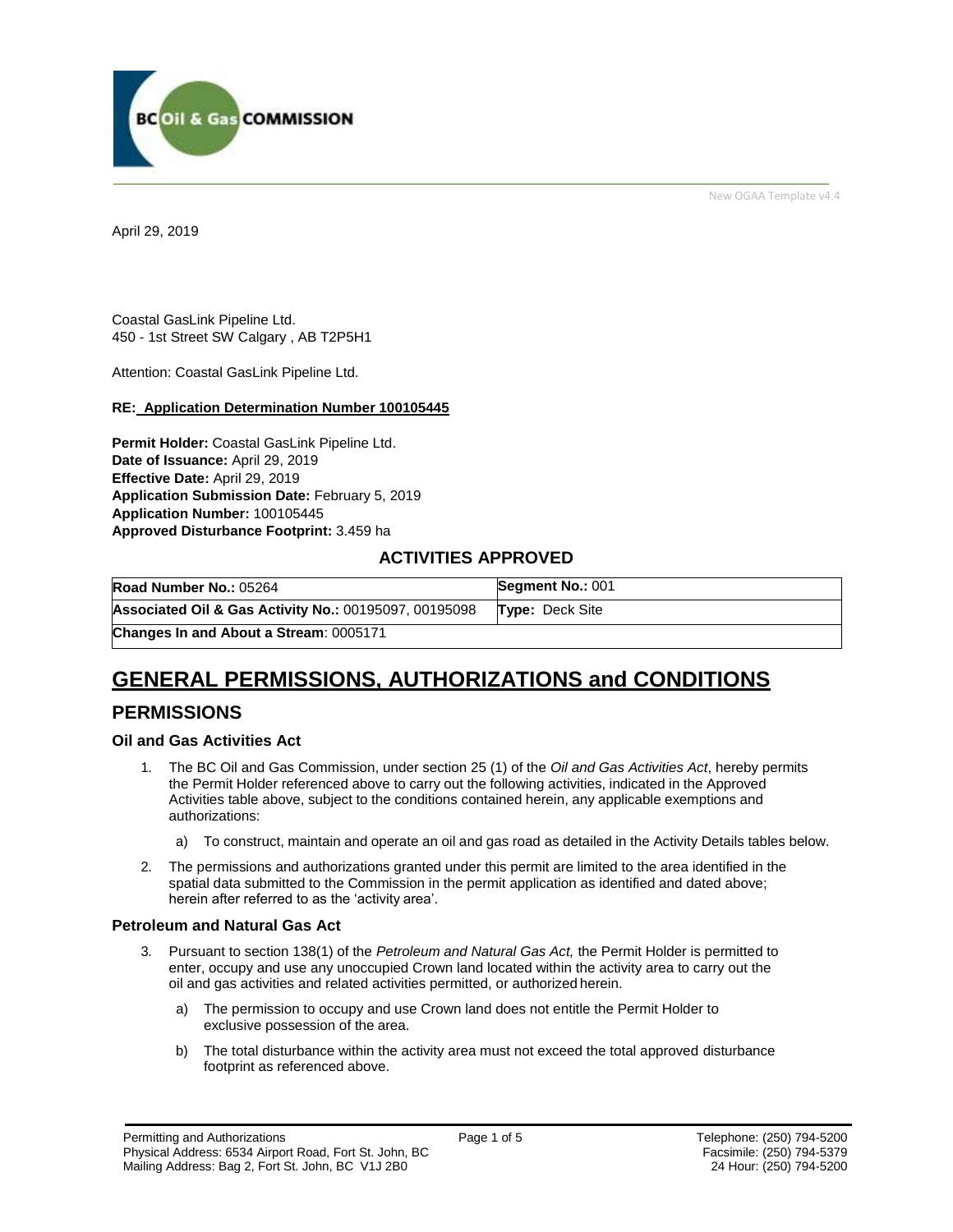Application Determination Number: 100105445 Date Issued: April 29, 2019

#### **Forest Act**

4. The Commission, pursuant to section 47.4 of the *Forest Act*, hereby authorizes the removal of Crown timber from the activity area under the cutting permits associated with the Master Licence(s) as follows:

**Master Licence to Cut No.:** M02614

**Cutting Permit No.:** 4

**Timber Mark No.:** MTC806

**Total New Cut:** MTC806

**[Forest District](https://ams-crd.bcogc.ca/crd/)**: (DPG) Prince George Natural Resource District

**Region:** Interior

5. The cutting permits are deemed spent upon the submission of the post-construction plan or upon either the cancellation or expiry of the activities authorized under the permit.

## **CONDITIONS**

#### **Notification**

6. Within 60 days of the completion of construction activities under this permit, the Permit Holder must submit to the Commission a post-construction plan as a shapefile and PDF plan accurately identifying the location of the total area actually disturbed under this permit. The shapefile and plan must be submitted via eSubmission.

#### **General**

- 7. The rights granted by this permit in relation to unoccupied Crown land are subject to all subsisting grants to or rights of any person made or acquired under the *Coal Act, Forest Act, Land Act, Mineral Tenure*  Act, Petroleum and Natural Gas Act, Range Act, Water Sustainability Act or Wildlife Act, or any extension or renewal of the same.
- 8. The Permit Holder must not assign, sublicense or permit any person other than its employees, contractors or representatives, to use or occupy any Crown land within the activity area without the Commission's written consent.
- 9. The Permit Holder must ensure that any Crown land within the activity area is maintained in a condition so as to minimize hazards, including but not limited to hazards associated with storage of materials and equipment.
- 10. The Permit Holder must ensure that any Crown land within the activity area is maintained free of garbage, debris and unused equipment.

#### **Environmental**

- 11. Construction activities must not result in rutting, compaction or erosion of soils that cannot be reasonably rehabilitated to similar levels of soil productivity that existed on the activity area prior to the construction activities taking place.
- 12. Any temporary access must be constructed and maintained in a manner that provides for proper surface drainage, prevents pooling on the surface, and maintains slope integrity.
- 13. Except with leave of the Commission, the permit holder must not undertake any construction or significant maintenance activities within the Hart Caribou Herd Area between May 15 and July 15.

#### **Clearing**

- 14. The Permit Holder is permitted to fell any trees located on Crown land within 1.5 tree lengths of the activity area that are considered to be a safety hazard according to *Workers Compensation Act*  regulations and must be felled in order to eliminate the hazard. Trees or portions of these trees that can be accessed from the activity area without causing damage to standing timber may be harvested.
- 15. The holder of the cutting permit must pay to the government, stumpage and any waste billing determined in accordance with the terms of this authorization.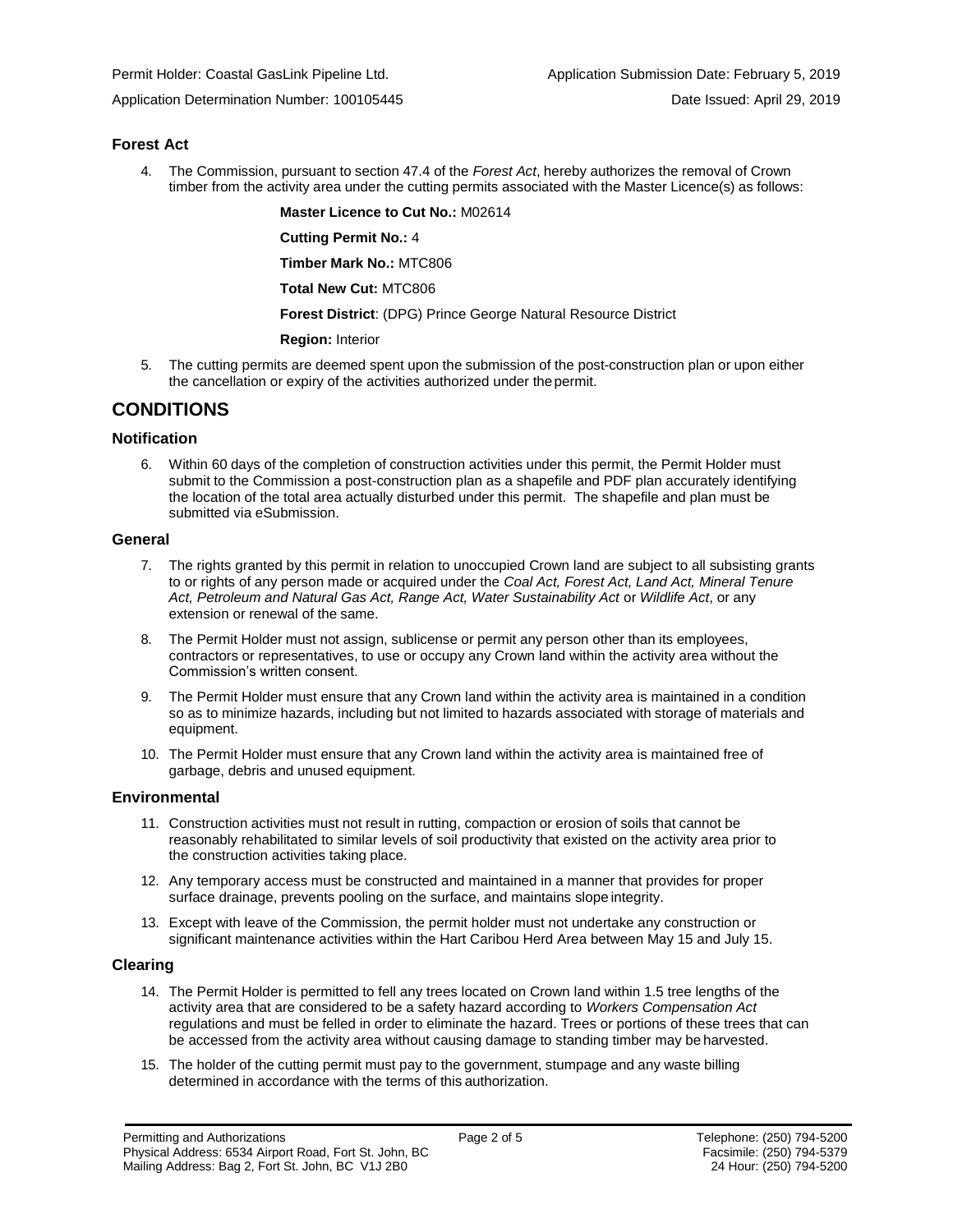- - 16. All harvested Crown Timber must be marked with the cutting permit's associated Timber Mark.
	- 17. Stumpage for Cutting Permit No.4 will be calculated in accordance with the Interior Appraisal Manual as amended from time to time.
	- 18. Any waste assessments applied under the Master Licence to Cut are subject to the merchantability specifications and monetary waste billing requirements in the Provincial Logging Residue and Waste Manual specific to the region associated with the Cutting Permitauthorization.

#### **Water Course Crossings and Works**

- 19. Stream, lake and wetland crossings must be constructed in accordance with the methods and any mitigations, as specified in the application.
- 20. In-stream activities within a fish bearing stream, lake or wetland must occur
	- a) during the applicable [reduced risk work windows as specified in the](#page-1-0) Region 7 Omineca Reduced Risk Timing Windows for Fish and Wildlife;or
	- b) in accordance with alternative timing and associated mitigation recommended by a Qualified Professional and accepted by the Commission; or
	- c) in accordance with an authorization or letter of advice from Fisheries and Oceans Canada that is provided to the Commission.
- 21. At any time, the Commission may suspend instream works authorized under this permit. Suspensions on instream works will remain in place until such time as the Commission notifies permit holders that works may resume. Reasons for suspension of works may include, but are not limited to, drought conditions and increased environmental or public safety risks.
- 22. Equipment used for activities under this Permit must not be situated in a stream channel unless it is dry or frozen to the bottom at the time of the activity.
- 23. Following initial construction, stream crossings are authorized for necessary road modification or maintenance activities on the activity area except for:
	- a) construction or replacement of a bridge or major culvert on a S1, S2, S3 or S5 stream;
	- b) installation of a closed bottom structure in a fish bearing stream;
	- c) excavation or grading of a stream bank or stream bed;
	- d) works within a Temperature Sensitive Stream established by order under s. 27 ofthe Environmental Protection and Management Regulation; or
	- e) Works within a Fisheries Sensitive Watershed established by order under section 28 of the Environmental Protection and Management Regulation.
- 24. Stream crossings for roads must be constructed, maintained and deactivated according to the following requirements, as applicable:
	- a) Only bridges, culverts, ice bridges or snow fills may be constructed at stream crossings.
	- b) Snow fills must consist of clean snow and may only be located on streams that are dry or frozen to the bottom during the period of construction, maintenance and use. Where periodic thaws are anticipated, culverts must be installed to allow meltwater to pass through. Snow fill and any installed culverts must be removed prior to spring snow melt.
	- c) Ice bridges on fish bearing streams may only be constructed where sufficient water depth and stream flows prevent the bridge structure from coming incontact with the stream bottom.
	- d) Water applied to construct an ice bridge on a water body must be sourced in accordance with the *Water Sustainability Act* unless
		- (i) the water body is a stream with a stream channel width of at least 5 metres and is not designated as a sensitive stream under the Fish Protection Act, or has a riparian class of W1, W3, or L1,
		- (ii) the water is sourced from the same water body proximal to the location on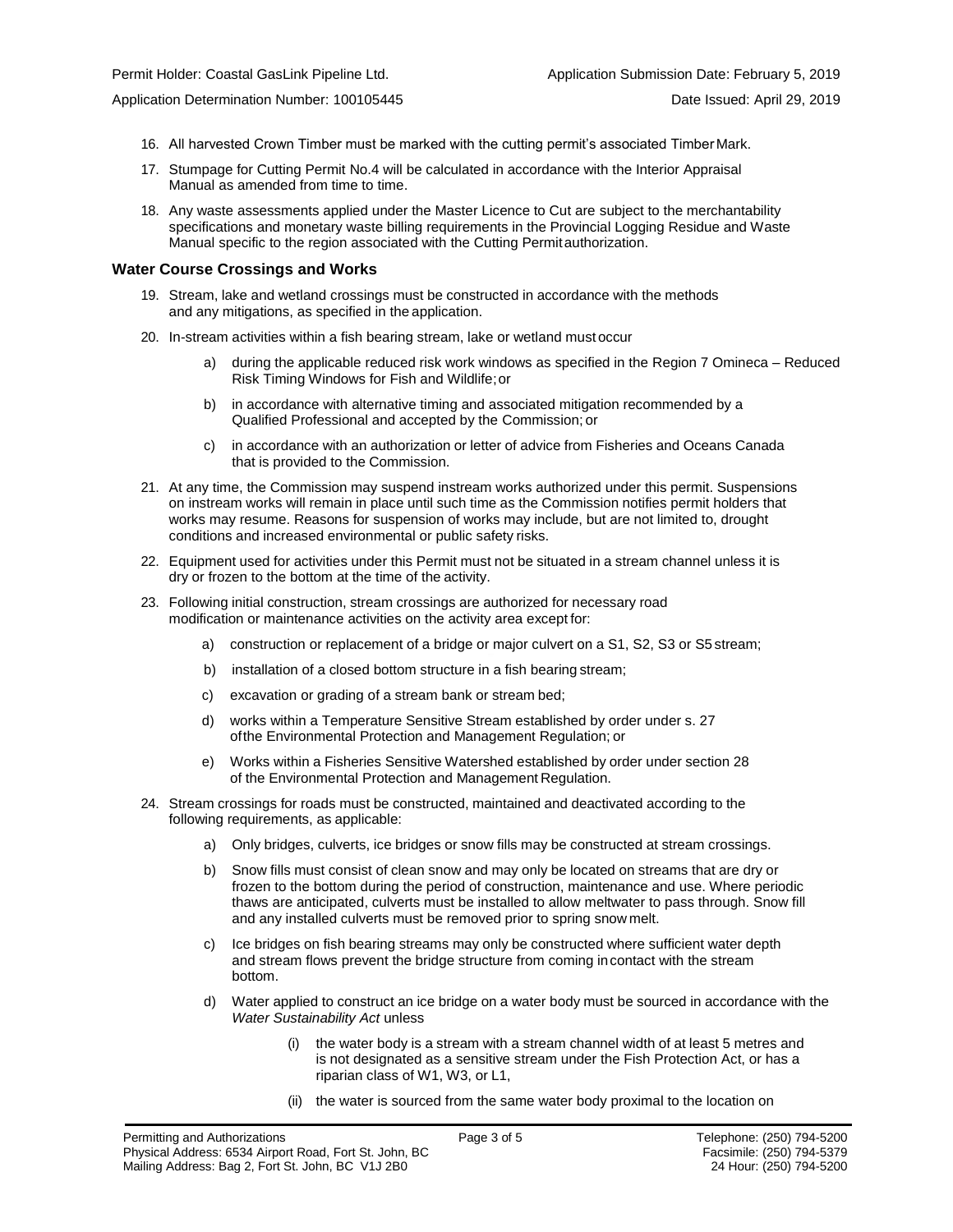Application Determination Number: 100105445 Date Issued: April 29, 2019

which the ice bridge is constructed,

- (iii) the water body is not within the boundaries of a publicpark,
- (iv) pump intakes do not disturb beds of streams or wetlands except as necessary for the safe installation and operation of equipment, and are screened with a maximum mesh size and approach velocity in accordance with the Fisheries and Oceans Canada Freshwater Intake End-of-Pipe Fish Screen Guideline, and
	- (a) where the water body is a stream, the flow of water in the stream at the time and location of pumping exceeds 60 litres per second and the instantaneous pumping rate does not exceed 1% of the water flowing in the water body at the time and location the pumping occurs, or
	- (b) where the water body is a lake or pond, the cumulative volume of water withdrawn does not exceed 10 cm of lake or pond depth, calculated asthe product of lake or pond surface area x 10 cm;
- e) Bridge or culvert abutments, footings and scour protection must be located outside the natural stream channel and must not constrict the channel width.
- 25. Wetland crossings must be constructed, maintained and removed in accordance with the following:
	- a) Organic cover within and adjacent to the wetland must be retained;
	- b) Minimize erosion or release of sediment within the wetland;
	- c) Any padding materials must be placed on the wetland surface only and must not be used for infilling;
	- d) Any padding materials must be removed as soon as practicable following construction, considering weather and ground conditions; and
	- e) The wetland, including banks and bed, must be restored, to the extent practicable, to the condition that existed before the crossing was initiated.

#### **Archaeology**

- 26. Prior to the commencement of construction activities the permit holder must :
	- a) complete an archaeological assessment of the activity area in accordance with applicable requirements of the Heritage Conservation Act, and
	- b) complete and submit to the Commission an acceptable report on the results of the assessment.
- 27. If the report required under the condition above recommends any further assessment work on an area, the permit holder must not begin construction activities on that area until the further assessment is completed.
- 28. If an artifact, feature, material or thing protected under the Heritage Conservation Act is identified within the activity area, the permit holder must, unless the permit holder holds a permit under section 12 of the Heritage Conservation Act issued by the Commission in respect of that artifact, feature, material or thing:
	- a) immediately cease all work in the vicinity of the artifacts, features, materials or things;
	- b) immediately notify the Commission; and
	- c) resume work in the vicinity of the artifacts, features, materials or things in accordance with an appropriate mitigation plan that has been accepted by the Commission.

# **ACTIVITY SPECIFIC DETAILS PERMISSIONS, and CONDITIONS**

## **ROAD**

**Land Area Number:** 100010365 **Road Number:** 05264 **Road Type:** Long-Term - All-Weather

## **ACTIVITY DETAILS**

| <b>Seg No.: 001</b> | <b>Zone: 10 From: N</b> 6072924.654 <b>E</b> 532977.47 <b>To</b> : N 6072269.932 <b>E</b> 533697.296 |  |  |
|---------------------|------------------------------------------------------------------------------------------------------|--|--|
|---------------------|------------------------------------------------------------------------------------------------------|--|--|